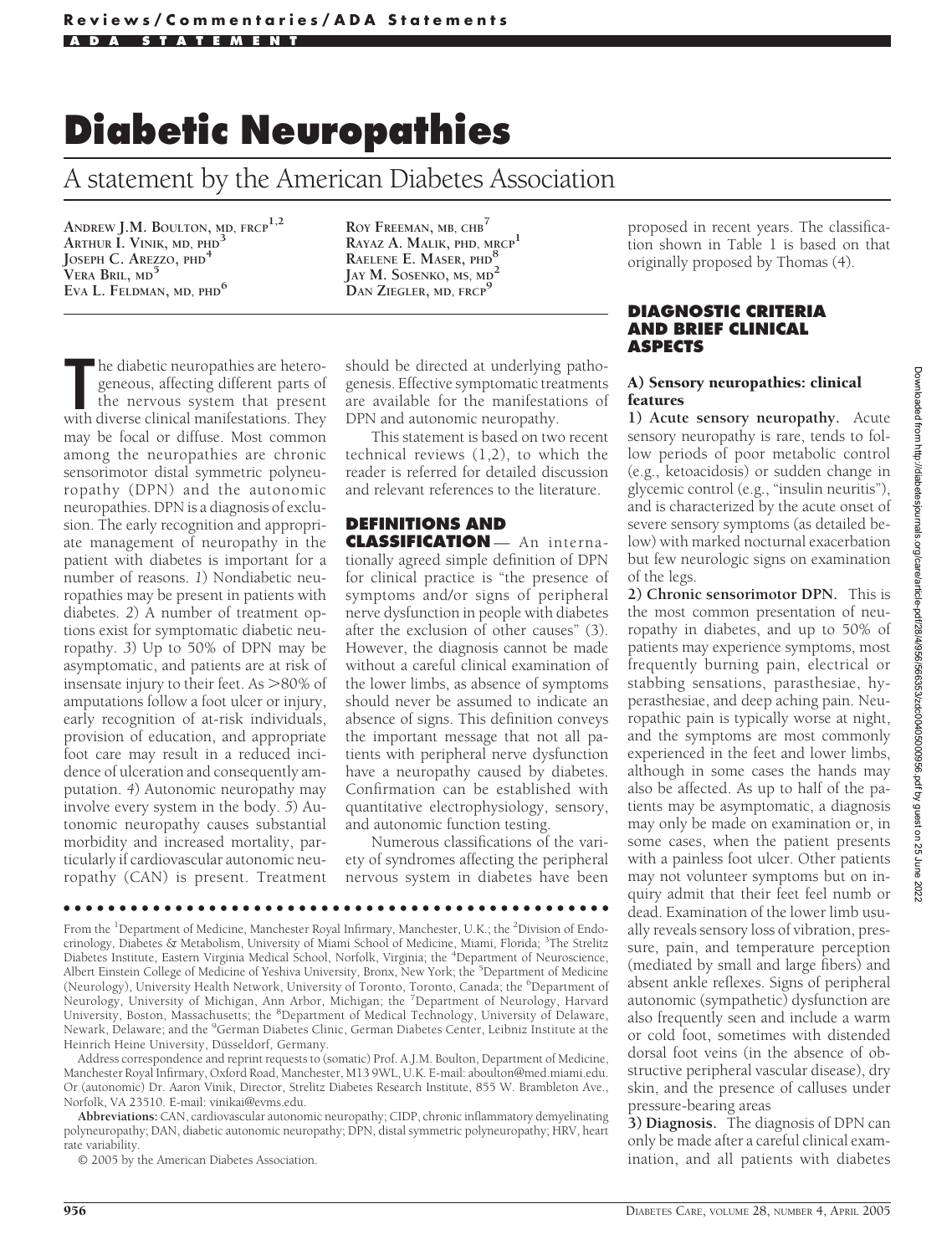# **Table 1—***Classification of diabetic neuropathy*

Generalized symmetric polyneuropathies

- Acute sensory
- Chronic sensorimotor
- Autonomic

Focal and multifocal neuropathies

- Cranial
- Truncal
- Focal limb
- Proximal motor (amyotrophy)
- Coexisting CIDP

Adapted from Thomas (4). Note: Clinicians should be alert for treatable neuropathies (CIDP, monoclonal gammopathy, vitamin  $B_{12}$  deficiency, etc.) occurring in patients with diabetes.

should be screened annually for DPN by examining pinprick, temperature, and vibration perception (using a 128-Hz tuning fork), 10-g monofilament pressure sensation at the distal halluces, and ankle reflexes. Combinations of more than one test have  $>87\%$  sensitivity in detecting DPN. Loss of 10-g monofilament perception and reduced vibration perception predict foot ulcers. Indeed, longitudinal studies have shown that a simple clinical examination is a good predictor of future foot ulcer risk (5). The feet should be examined for ulcers, calluses, and deformities, and footwear should be inspected. Different scoring systems have been developed for monitoring progression or response to intervention in clinical trials.

Other forms of neuropathy, including chronic inflammatory demyelinating polyneuropathy (CIDP),  $B_{12}$  deficiency, hypothyroidism, and uremia, occur more frequently in diabetes and should be ruled out. The practitioner may wish to refer the more complex patient, or those in whom diagnosis needs confirmation, to a neurologist for specialized examination and testing.

The diagnosis of chronic DPN is therefore a clinical one and involves the exclusion of nondiabetic causes: investigations should be ordered as dictated by clinical findings and might typically include serum  $B_{12}$ , thyroid function, blood urea nitrogen, and serum creatinine. A combination of typical symptomatology and distal sensory loss with absent reflexes, or the signs in the absence of symptoms, is highly suggestive of DPN.

# B) Focal and multifocal neuropathies

Mononeuropathies may have a sudden onset and can occur as a result of involvement of the median (5.8% of all diabetic neuropathies), ulnar (2.1%), radial (0.6%), and common peroneal nerves. Cranial neuropathies are extremely rare (0.05%); involve primarily cranial nerves III, IV, VI, and VII; and are thought to occur due to a microvascular "infarct," which, in the majority, resolves spontaneously over several months. Electrophysiological studies show a reduction in both nerve conduction and amplitude suggestive of underlying demyelination and axonal degeneration. In contrast, up to onethird of patients with diabetes have an entrapment. Common nerves involved are the ulnar, median, peroneal, and medial plantar nerves. Spinal stenosis is also common in people with diabetes and needs to be distinguished from the proximal neuropathies and amyotrophy. Electrophysiological studies are most helpful in identifying blocks in conduction at the entrapment sites. Entrapments may require decompression, but initial management should be expectant with strong reassurance to the patient for recovery (6).

Diabetic amyotrophy typically occurs in older patients with type 2 diabetes, and in some cases, an immune-mediated epineurial microvasculitis has been demonstrated in nerve biopsies. Clinical features of amyotrophy include severe neuropathic pain and uni- or bilateral muscle weakness and atrophy in the proximal thigh muscles. When an unusually severe, predominantly motor neuropathy and progressive polyneuropathy develops in diabetic patients, one must consider CIDP and spinal stenosis. The diagnosis of CIDP is often overlooked and the patient simply labeled as having diabetic neuropathy: progressive symmetric or asymmetric motor deficits, progressive sensory neuropathy in spite of optimal glycemic control together with typical electrophysiological findings, and an unusually high cerebro-spinal fluid protein level all suggest the possibility of an underlying treatable demyelinating neuropathy (7). As immunomodulatory therapy with combinations of corticosteroids, plasmapheresis, and intravenous immune globulin can produce a relatively rapid and substantial improvement in neurological deficits and electrophysiology in some

cases of CIDP, referral to a neurologist is indicated if this diagnosis is suspected.

# C) Autonomic neuropathy  $(8-14)$

Diabetic autonomic neuropathy (DAN) results in significant morbidity and may lead to mortality in some patients with diabetes. The most common dysautonomic features are listed in Table 2, together with their associated symptoms and management. The symptoms of autonomic dysfunction should be elicited carefully during the history, particularly since many of these symptoms are potentially treatable.

Major clinical manifestations of DAN include resting tachycardia, exercise intolerance, orthostatic hypotension, constipation, gastroparesis, erectile dysfunction, sudomotor dysfunction, impaired neurovascular function, "brittle diabetes," and hypoglycemic autonomic failure. CAN is the most prominent focus of autonomic dysfunction because of the life-threatening consequences of this complication and the availability of direct tests of cardiovascular autonomic function. However, neuropathies involving other organ systems should also be considered in the optimal care of patients with diabetes.

# Cardiovascular

CAN is the most studied and clinically important form of DAN. The reported prevalence of CAN varies widely depending on the cohort studied and the methods of assessment. The presence of autonomic neuropathy may limit an individual's exercise capacity and increase the risk of an adverse cardiovascular event during exercise. CAN may be indicated by resting tachycardia  $(>100$  bpm), orthostasis (a fall in systolic blood pressure 20 mmHg upon standing) without an appropriate heart rate response, or other disturbances in autonomic nervous system function involving the skin, pupils, gastrointestinal, or genitourinary systems. Sudden death and silent myocardial ischemia have been attributed to CAN in diabetes. Resting and stress thallium myocardial scintigraphy is an appropriate noninvasive test for the presence and extent of macrovascular coronary artery disease in these individuals. Hypotension and hypertension after vigorous exercise are more likely to develop in patients with autonomic neuropathy, particularly when starting an exercise program. Be-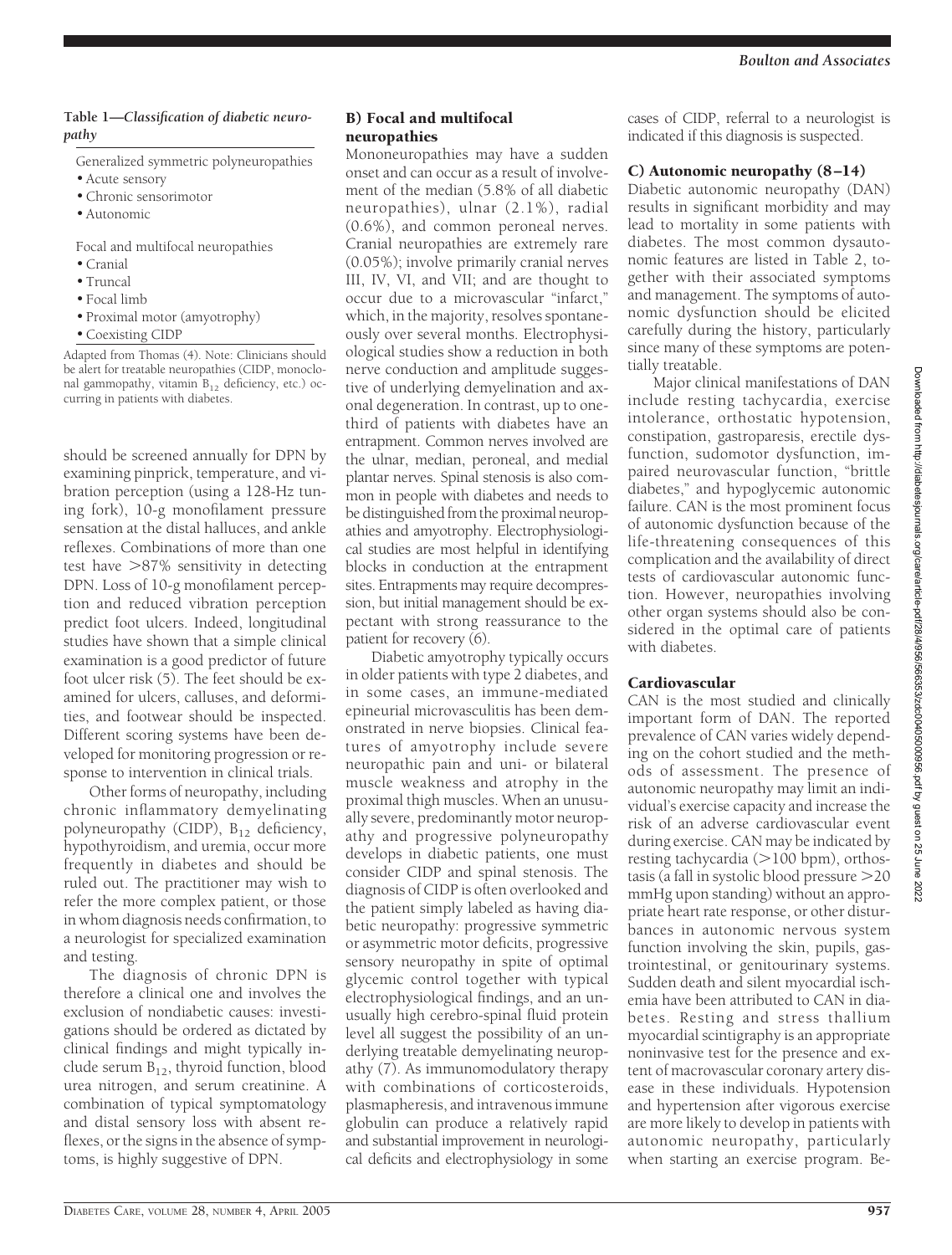## *Diabetic neuropathies*

| Abnormality                  | Compound                                                  | Aim of treatment                      | Status of RCTs                    |
|------------------------------|-----------------------------------------------------------|---------------------------------------|-----------------------------------|
| Polyol pathway 1             | Aldose reductase inhibitors                               | Nerve sorbitol $\downarrow$           |                                   |
|                              | Sorbinil                                                  |                                       | Withdrawn (AE)                    |
|                              | Tolrestat                                                 |                                       | Withdrawn (AE)                    |
|                              | Ponalrestat                                               |                                       | Ineffective                       |
|                              | Zopolrestat                                               |                                       | Withdrawn (marginal effects)      |
|                              | Zenarestat                                                |                                       | Withdrawn (AE)                    |
|                              | Lidorestat                                                |                                       | Withdrawn (AE)                    |
|                              | Fidarestat                                                |                                       | Effective in RCTs, trials ongoing |
|                              | AS-3201                                                   |                                       | Effective in RCTs, trials ongoing |
|                              | Epalrestat                                                |                                       | Marketed in Japan                 |
| Myo-inositol $\downarrow$    | Myo-inositol                                              | Nerve $myo$ -inositol $\uparrow$      | Equivocal                         |
| Oxidative stress 1           | $\alpha$ -Lipoic acid                                     | Oxygen free radicals $\downarrow$     | Effective in RCTs, trials ongoing |
| Nerve hypoxia ↑              | Vasodilators                                              | $NBF$ $\uparrow$                      |                                   |
|                              | ACE inhibitors                                            |                                       | Effective in one RCT              |
|                              | Prostaglandin analogs                                     |                                       | Effective in one RCT              |
|                              | $phVEGF165$ gene transfer                                 | Angiogenesis ↑                        | RCTs ongoing                      |
| Protein kinase $C \uparrow$  | Protein kinase $C$ - $\beta$ inhibitor<br>(ruboxistaurin) | $NBF$ $\uparrow$                      | RCTs ongoing                      |
| C-peptide $\downarrow$       | C-peptide                                                 | $NBF$ $\uparrow$                      | Studies ongoing                   |
| Neurotrophism $\downarrow$   | Nerve growth factor (NGF)                                 | Nerve regeneration, growth $\uparrow$ | Ineffective                       |
|                              | <b>BDNF</b>                                               | Nerve regeneration, growth $\uparrow$ | Ineffective                       |
| LCFA metabolism $\downarrow$ | Acetyl-L-carnitine                                        | LCFA accumulation $\downarrow$        | Ineffective                       |
| GLA synthesis $\downarrow$   | $\gamma$ -Linolenic acid (GLA)                            | EFA metabolism 1                      | Withdrawn                         |
| $NEG$ $\uparrow$             | Aminoguanidine                                            | AGE accumulation $\downarrow$         | Withdrawn                         |

#### **Table 2—***Treatment of diabetic neuropathy based on the putative pathogenetic mechanisms*

AE, adverse event; AGE: advanced glycation end product; BDNF, brain-derived neurotrophic factor; EFA: essential fatty acid; LCFA, long-chain fatty acid; NBF, nerve blood flow; NEG, nonenzymatic glycation; RCT, randomized clinical trial.

cause these individuals may have difficulty with thermoregulation, they should be advised to avoid exercise in hot or cold environments and to be vigilant about adequate hydration.

Observational studies have consistently documented an increased risk of mortality in subjects with autonomic neuropathy, although these associations may be related in part to the presence of other comorbid complications. A recent metaanalysis of published data demonstrated that reduced cardiovascular autonomic function, as measured by heart rate variability (HRV), was strongly (i.e., relative risk is doubled) associated with increased risk of silent myocardial ischemia and mortality (1).

A patient's history and physical examination are ineffective for early detection of CAN, and therefore noninvasive tests that have demonstrated efficacy are required. Proceedings from a consensus conference in 1992 recommended that three tests (R-R variation, Valsalva maneuver, and postural blood pressure testing) be used for longitudinal testing of the cardiovascular autonomic system (Table

5). Other forms of autonomic neuropathy can be evaluated with specialized tests, but these are less standardized and less available than commonly used tests of cardiovascular autonomic function, which quantify loss of HRV. The ability to interpret serial HRV testing requires accurate, precise, and reproducible procedures that use established physiologic maneuvers. The battery of three recommended tests for assessing CAN is readily performed in the average clinic, hospital, or diagnostic center with the use of available technology (Table 5).

At time of diagnosis of type 2 diabetes and within 5 years after diagnosis of type 1 diabetes (unless an individual has symptoms suggestive of autonomic dysfunction earlier), patients should be screened for CAN. Screening should comprise a history and an examination for signs of autonomic dysfunction. Tests for HRV, including expiration-to-inspiration ratio and response to the Valsalva maneuver and standing, may be indicated. Early measurement of HRV can serve as a baseline from which interval tests can be compared. Regular HRV testing provides early detection and thereby promotes timely diagnostic and therapeutic interventions. HRV testing may also facilitate differential diagnosis and the attribution of symptoms (e.g., erectile dysfunction, dyspepsia, dizziness) to autonomic dysfunction. Finally, knowledge of early autonomic dysfunction can encourage patient and physician to improve metabolic control and to use therapies, such as ACE inhibitors and  $\beta$ -blockers, that are proven to be effective for patients with CAN.

Orthostatic measurement of blood pressure should be performed in people with diabetes and hypotension when clinically indicated.

**Cardiovascular system and exercise.** Cardiac autonomic function testing should be performed when planning an exercise program for individuals with diabetes about to embark on a moderate- to high-intensity exercise program, especially those at high risk for underlying cardiovascular disease (15).

## Gastrointestinal

Gastrointestinal disturbances (e.g., esophageal enteropathy, gastroparesis,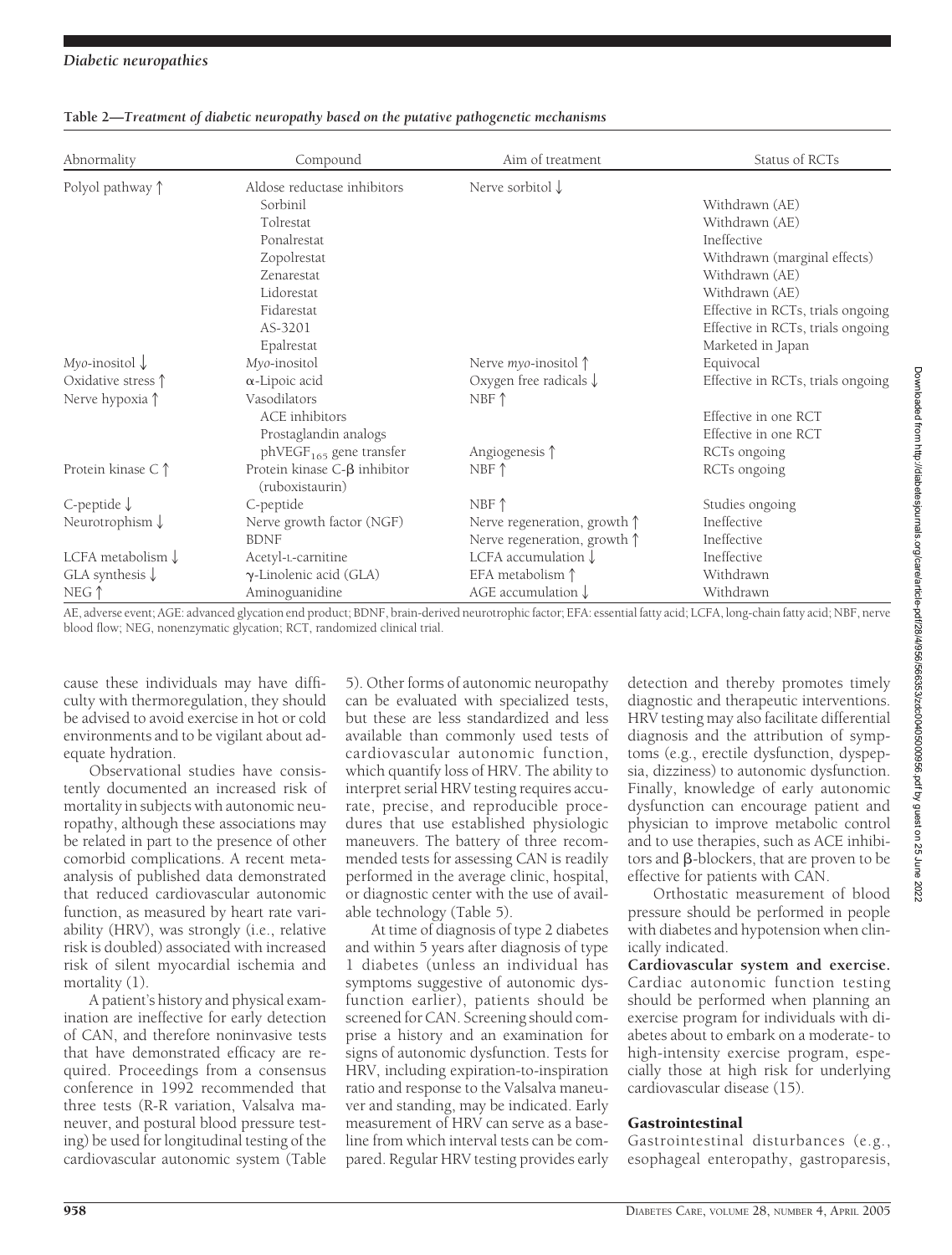| Drug class      | Drug          | Daily dose (mg) | <b>NNT</b>       | <b>NNH</b>       | Side effects |
|-----------------|---------------|-----------------|------------------|------------------|--------------|
| Tricyclics      | Amitriptyline | $25 - 150$      | $2.4(2.0-3.0)$   | $2.7(2.1-3.9)$   | $+++++$      |
|                 | Imipramine    | $25 - 150$      | $2.4(2.0-3.0)$   | $2.7(2.1-3.9)$   | $+++++$      |
| <b>SSRIs</b>    | Paroxetine    | 40              | <b>ND</b>        | ND               | $+++$        |
|                 | Citalopram    | 40              | ND.              | ND               | $+++$        |
| Anticonvulsants | Gabapentin    | $900 - 1,800$   | $3.7(2.4 - 8.3)$ | $2.7(2.2 - 3.4)$ | $++$         |
|                 | Pregabalin    | 150-600         | $3.3(2.3-5.9)$   | 3.7              | $++$         |
|                 | Carbamazepine | 200-400         | $3.3(2.0-9.4)$   | $1.9(1.4 - 2.8)$ | $+++$        |
|                 | Topiramate    | Up to $400$     | $3.0(2.3-4.5)$   | 9.0              | $++$         |
| Opioids         | Tramadol      | 50-400          | $3.4(2.3-6.4)$   | 7.8              | $+++$        |
|                 | Oxycodone CR  | $10 - 60$       | ND               | ND               | $+++++$      |

# **Table 3—***Oral symptomatic therapy of painful neuropathy*

Data are median (range) unless otherwise indicated. See refs. 2, 19, and 20. ND, not determined; NNH, number needed to treat to harm one patient; NNT, number needed to treat to achieve pain relief in one patient; SSRI, selective serotonin reuptake inhibitor.

constipation, diarrhea, fecal incontinence) are common, and any section of the gastrointestinal tract may be affected. Gastroparesis should be suspected in individuals with erratic glucose control. Upper-gastrointestinal symptoms should lead to consideration of all possible causes, including autonomic dysfunction. Evaluation of gastric emptying should be done if symptoms are suggestive. Barium studies or referral for endoscopy may be required. Constipation is the most common lower-gastrointestinal symptom but can alternate with episodes of diarrhea. Endoscopy may be required to rule out other causes.

## Genitourinary

DAN is also associated with genitourinary tract disturbances, including bladder and/or sexual dysfunction. Evaluation of bladder dysfunction should be performed in individuals with diabetes who have recurrent urinary tract infections, pyelonephritis, incontinence, or a palpable bladder. In men, DAN may cause loss of penile erection and/or retrograde ejaculation. A complete work-up for impotence in men should include history (medical and sexual); psychological evaluation; hormone levels; measurement of nocturnal penile tumescence; tests to assess penile, pelvic, and spinal nerve function; cardiovascular autonomic function tests; and measurement of penile and brachial blood pressure.

# **EPIDEMIOLOGY**

#### DPN

DPN is a common disorder. Although estimates vary, it appears that at least one

manifestation of DPN is present in at least 20% of adult diabetic patients. DPN has been associated with a number of modifiable and nonmodifiable risk factors, including the degree of hyperglycemia, lipid and blood pressure indexes, diabetes duration, and height. DPN has been less consistently associated with cigarette smoking and alcohol consumption.

# DAN

Prevalence data for DAN range from 1.6 to 90% depending on tests used, populations examined, and type and stage of disease. Risk factors for the development of DAN include diabetes duration, age, and long-term poor glycemic control. DAN may cosegregate with factors predisposing to macrovascular events such as raised blood pressure and dyslipidemia. Thus, in addition to good glycemic control, lipid modulation and blood pressure control may be beneficial in the prevention of DAN. There are no true population-based studies using radioisotopic techniques that quantify gastric emptying in diabetic patients, but cross-sectional studies have indicated that  $\sim$  50% of outpatients with long-standing diabetes have delayed gastric emptying and up to 76% of diabetic outpatients indicate that they have one or more gastrointestinal symptom, the most common of which is constipation. Both upper- and lower-gastrointestinal symptoms occur more frequently in individuals with diabetes than in control subjects, but the symptoms are nonspecific and occur in the general population (12,13). Specific symptoms such as bloating after meals, vomiting of previously ingested food, and alternating constipation and ex-

plosive diarrhea should lead to further evaluation (Table 4).

Genitourinary bladder dysfunction has been shown in 43–87% of individuals with type 1 diabetes. Diabetic women have a fivefold higher risk of unrecognized voiding difficulty compared with nondiabetic women. The history and physical are generally noncontributory, and the patient should be referred to a urologist for urodynamic studies.

The prevalence of erectile dysfunction in diabetic men ranges from 27 to 75% (14).

# **MANAGEMENT**

## A) Prevention

The DCCT (Diabetes Control and Complications Trial) has shown definitively that in type 1 diabetic patients, the risk of DPN and autonomic neuropathy can be reduced with improved blood glucose control. Although data from a small number of trials are much less strong for type 2 diabetic patients, DCCT data and data from epidemiologic studies (including studies of type 2 patients) strongly suggest that optimal blood glucose control helps to prevent DPN and autonomic neuropathy in both type 1 and type 2 diabetic patients. There have been no definitely positive prevention studies of other risk factor modifications for DPN, but the improvement of lipid and blood pressure indexes, and the avoidance of cigarette smoking and excess alcohol consumption, are already recommended for the prevention of other complications of diabetes.

## B) Pathogenetic treatments (16 –19)

Recent experimental studies suggest a multifactorial pathogenesis of diabetic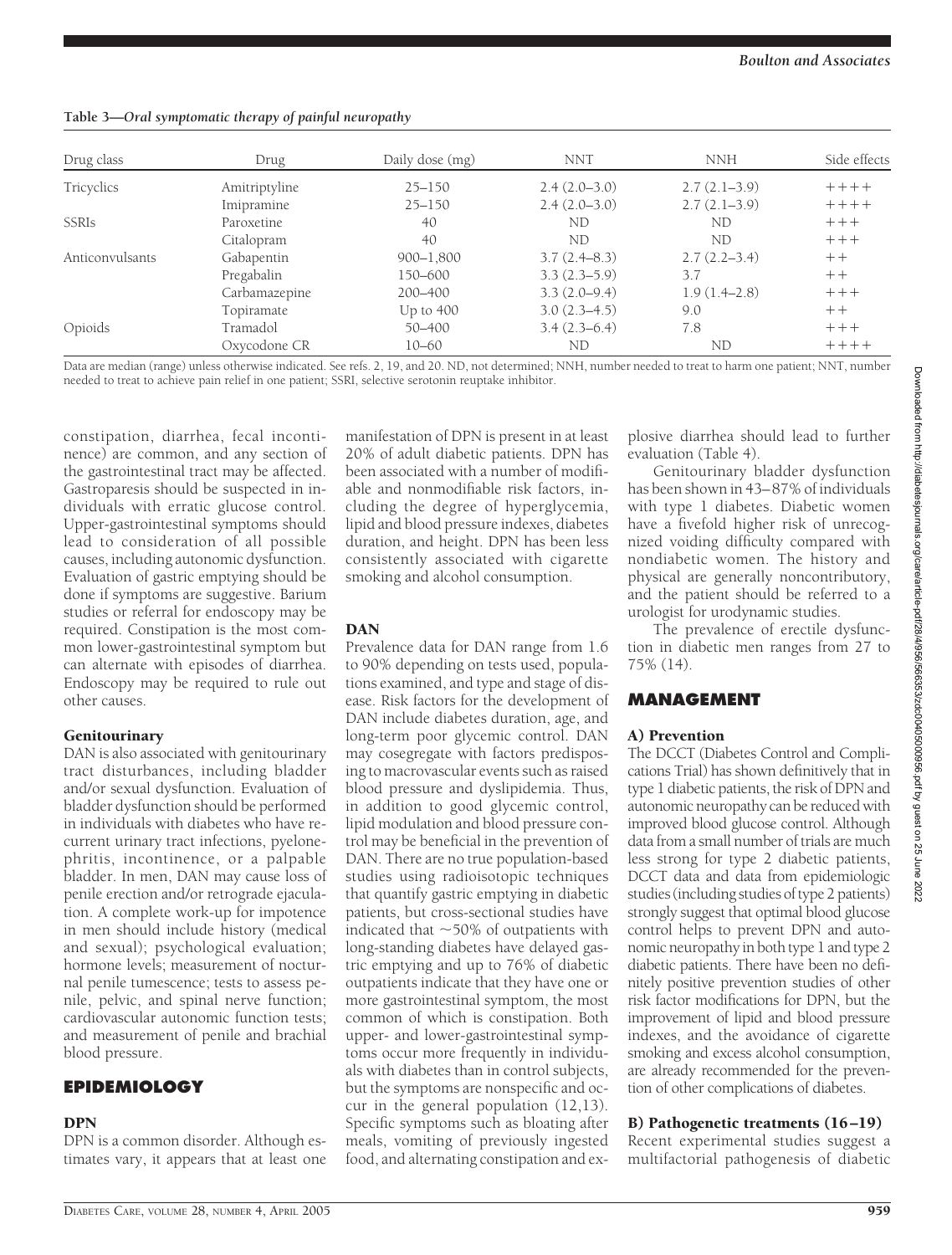# *Diabetic neuropathies*

|  | Table 4-Treatment of autonomic neuropathy |  |  |  |  |  |
|--|-------------------------------------------|--|--|--|--|--|
|--|-------------------------------------------|--|--|--|--|--|

| Symptoms                                                                                     | Tests                                                                                                     | Treatments                                                                                                                                                                                      |
|----------------------------------------------------------------------------------------------|-----------------------------------------------------------------------------------------------------------|-------------------------------------------------------------------------------------------------------------------------------------------------------------------------------------------------|
| Cardiac                                                                                      |                                                                                                           |                                                                                                                                                                                                 |
| Exercise intolerance, early fatigue and<br>weakness with exercise                            | HRV, multigated angiography (MUGA) thallium<br>scan, 123I metaiodobenzlyguanidine (MIBG)<br>scan          | Graded supervised exercise, ACE inhibitors,<br>$\beta$ -blockers                                                                                                                                |
| Postural hypotension, dizziness,<br>lightheadedness, weakness, fatigue,<br>syncope           | HRV, measure blood pressure standing and<br>supine, measure catecholamines                                | Mechanical measures, clonidine, midodrine,<br>octreotide                                                                                                                                        |
| Gastrointestinal                                                                             |                                                                                                           |                                                                                                                                                                                                 |
| Gastroparesis, erratic glucose control                                                       | Gastric emptying study, barium study                                                                      | Frequent small meals, prokinetic agents<br>(metoclpramide, domperidone,<br>erythromycin)                                                                                                        |
| Abdominal pain or discomfort, early<br>satiety, nausea, vomiting, belching,<br>bloating      | Endoscopy, manometry, electrogastrogram                                                                   | Antibiotics, antiemetics (phenergan,<br>compazine, tigan, scopolamine), bulking<br>agents, tricyclic antidepressants, pancreatic<br>extracts, pyloric Botox, gastric pacing,<br>enteral feeding |
| Constipation                                                                                 | Endoscopy                                                                                                 | High-fiber diet and bulking agents, osmotic<br>laxatives, lubricating agents and prokinetic<br>agents used cautiously                                                                           |
| Diarrhea, often nocturnal alternating<br>with constipation and incontinence                  |                                                                                                           | Trials of soluble fiber, gluten and lactose<br>restriction, anticholinergic agents,<br>cholestyramine, antibiotics, clonidine,<br>somatostatin, pancreatic enzyme<br>supplements                |
| Sexual dysfunction                                                                           |                                                                                                           |                                                                                                                                                                                                 |
| Erectile dysfunction                                                                         | History and physical examination, HRV, penile-<br>brachial pressure index, nocturnal penile<br>tumescence | Sex therapy, psychological counseling,<br>sildenafil, vardenafil, tadalafil, prostaglandin<br>E1 injection, device or prosthesis                                                                |
| Vaginal dryness                                                                              |                                                                                                           | Vaginal lubricants                                                                                                                                                                              |
| Bladder dysfunction                                                                          |                                                                                                           |                                                                                                                                                                                                 |
| Frequency, urgency, nocturia, urinary<br>retention, incontinence                             | Cystometrogram, postvoiding sonography                                                                    | Bethanechol, intermittent catheterization                                                                                                                                                       |
| Sudomotor (sweating) dysfunction<br>Anhidrosis, heat intolerance, dry skin,<br>hyperhidrosis | Quantitative sudomotor axon reflex, sweat test,<br>skin blood flow                                        | Emollients and skin lubricants, scopolamine,<br>glycopyrrolate, botulinum toxin, vasodilators                                                                                                   |
| Pupillomotor                                                                                 |                                                                                                           |                                                                                                                                                                                                 |
| Visual blurring, impaired adaptation to<br>ambient light, impaired visceral<br>sensation     | Pupillometry, HRV                                                                                         | Care with driving at night, recognition of<br>unusual presentations of myocardial<br>infarction                                                                                                 |

neuropathy. Studies in animal models and cultured cells provide a conceptual framework for the cause and treatment of diabetic neuropathy. However, limited translational work in diabetic patients continues to generate much debate and controversy over the cause(s) of human diabetic neuropathy, and to date we have no effective long-term treatment. A summary of the drugs that have/are being studied in clinical trials is provided in Table 2 (19).

## C) Symptomatic treatments

**1) DPN (2,3,20 –22).** The first step in management of patients with DPN should be to aim for stable and optimal glycemic control. Although controlled trial evidence is lacking, several observational studies suggest that neuropathic symptoms improve not only with optimization of control but also with the avoidance of extreme blood glucose fluctuations. Many patients will require pharmacological treatment for painful symptoms: several

agents have efficacy confirmed in published randomized controlled trials, although with the exception of Duloxetine and Pregabalin, none of the others is specifically licensed for the management of painful DPN (Table 3). An algorithm for the management of symptomatic DPN is provided in Fig. 1.

Although a detailed discussion of all these agents is provided in the recent technical review  $(2)$ , some comment will be made on the more commonly used agents.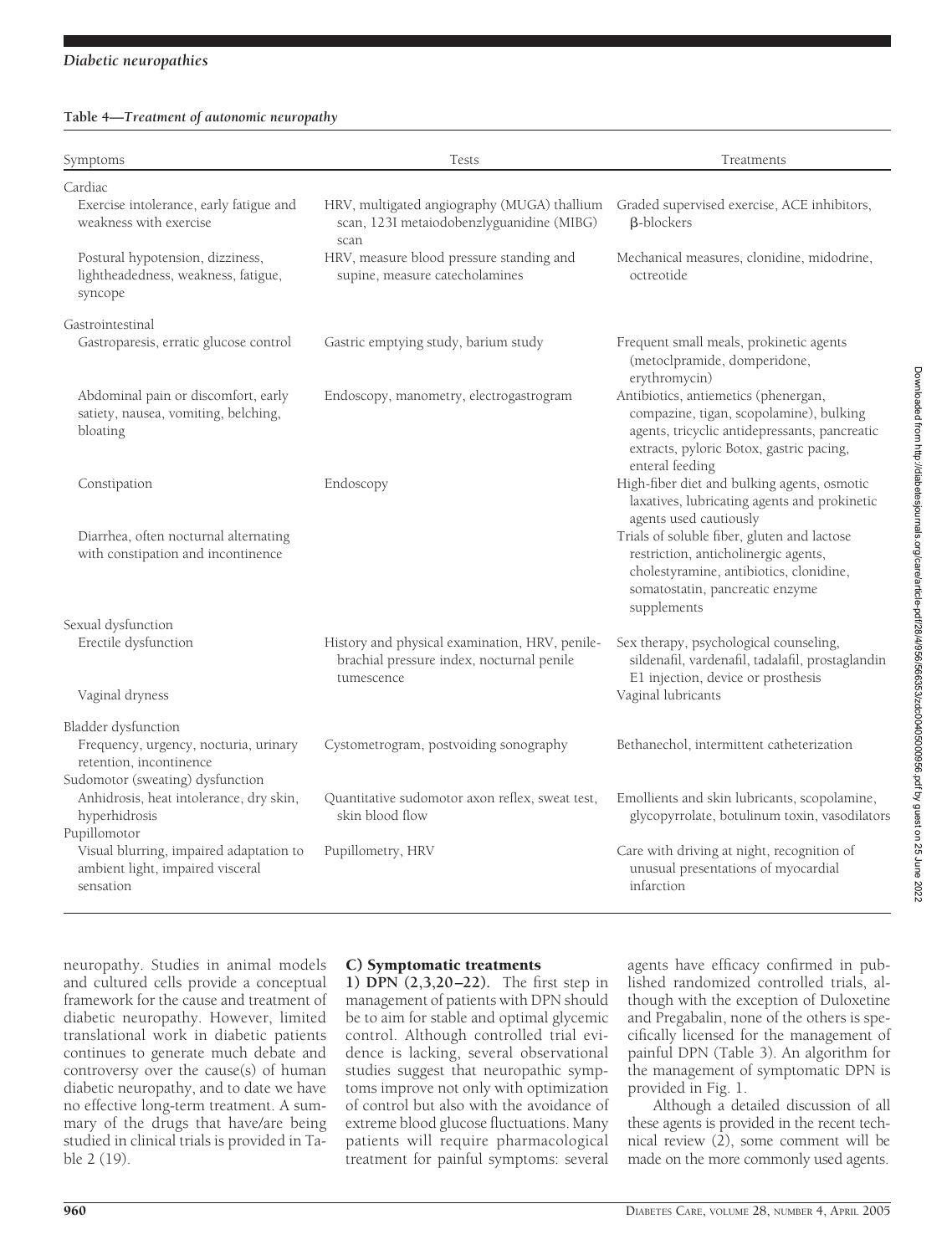Symptomatic neuropathy

t

Exclude nondiabetic etiologies

 $\mathbf{r}$ 

Stabilize glycemic control

(insulin not always required in type 2 diabetes)

J

## Tricyclic drugs

(e.g., Amitriptyline 25-150 mg before bed)

ı

Anticonvulsants

(e.g., Gabapentin, typical dose 1.8 g/day)

 $\mathbf{r}$ 

Opioid or opioid-like drug

(e.g., Tramadol, Oxycodone)

 $\mathbf{I}$ 

## Consider pain clinic referral

Figure 1—*Algorithm for management of symptomatic DPN (1). Note that nonpharmacological, topical, or physical therapies might be useful at any stage. These include acupuncture, capsaicin, glyceryl trinitrate spray/ patches, etc. (2).*

*Tricyclic drugs*. The usefulness of the tricyclic drugs, such as Amitriptyline and Imipramine, has been confirmed in several randomized controlled trials. Although inexpensive and generally efficacious in the management of neuropathic pain, side effects, particularly anticholinergic (dry mouth, urinary retention, etc.), can be troublesome and limit their use in many patients. The central side effects, such as fatigue and drowsiness, are also common, so it is advised to start at 25 mg before bed and gradually increase the dose, if necessary, to a maximum of 150 mg.

*Anticonvulsants*. Gabapentin is now the most commonly prescribed anticonvulsant that has been proven to be efficacious in the treatment of neuropathic pain. As most patients require at least 1.8 g/day for relief of symptoms, it is advisable to start at 300 mg at bedtime and then increase over days to the dosage that achieves symptomatic relief. This gradual

## **Table 5—***Diagnostic tests of CAN*

- Resting heart rate 100 bpm is abnormal.
- Beat-to-beat HRV\*

 $>1.03$ 

With the patient at rest and supine (not having had coffee or a hypoglycemic episode the night before), heart rate is monitored by ECG or autonomic instrument while the patient breathes in and out at six breaths per minute, paced by a metronome or similar device. A difference in heart rate of  $>$ 15 bpm is normal,  $<$ 10 bpm is abnormal. The lowest normal value for the expiration-to-inspiration ratio of the R-R interval is 1.17 in people 20–24 years of age. There is a decline in the value with age†.

- Heart rate response to standing\* During continuous ECG monitoring, the R-R interval is measured at beats 15 and 30 after standing. Normally, a tachycardia is followed by reflex bradycardia. The 30:15 ratio is
- Heart rate response to the Valsalva maneuver\*

The subject forcibly exhales into the mouthpiece of a manometer to 40 mmHg for 15 s during ECG monitoring. Healthy subjects develop tachycardia and peripheral vasoconstriction during strain and an overshoot bradycardia and rise in blood pressure with release. The ratio of longest R-R to shortest R-R should be  $>1.2$ .

- Systolic blood pressure response to standing Systolic blood pressure is measured in the supine subject. The patient stands, and the systolic blood pressure is measured after 2 min. Normal response is a fall of  $\leq$  10 mmHg, borderline is a fall of 10–29 mmHg, and abnormal is a fall of  $>$ 30 mmHg with symptoms.
- Diastolic blood pressure response to isometric exercise The subject squeezes a handgrip dynamometer to establish a maximum. Grip is then squeezed at 30% maximum for 5 min. The normal response for diastolic blood pressure is a rise of  $>$ 16 mmHg in the other arm.
- ECG QT/QTc intervals The QTc should be  $\leq$ 440 ms.
- Spectral analysis Very-low-frequency peak  $\downarrow$  (sympathetic dysfunction) Low-frequency peak  $\downarrow$  (sympathetic dysfunction) High-frequency peak  $\downarrow$  (parasympathetic dysfunction) Low-frequency–to–high-frequency ratio↓ (sympathetic imbalance)
- Neurovascular flow Using noninvasive laser Doppler measures of peripheral sympathetic responses to nociception.

titration of drug dosage until the therapeutic effect is realized is advisable, as it is felt that this may lessen the severity of side effects that may be experienced if the drug is introduced at a high dose on day 1. The structurally related compound Pregabalin has recently been confirmed to be useful in painful diabetic neuropathy in a randomized controlled trial (20). In contrast

to Gabapentin, which is usually given in three daily doses, Pregabalin is effective when given twice daily. As noted in Table 4, all of these agents are prone to side effects, typically central in nature such as drowsiness. Finally, Topiramate, another anticonvulsant used in complex partial seizures, was recently shown to be efficacious in the management of neuropathic pain (21).

From Vinik A, Erbas T, Pfeifer M, Feldman E, Stevens M, Russell J: Diabetic autonomic neuropathy, 2004. In *The Diabetes Mellitus Manual: A Primary Care Companion to Ellenberg and Rifkin's 6th Edition*. Inzucchi SE, Ed. New York, McGraw Hill, 2004, p. 351. \*These can now be performed quickly  $($ <15 min) in the practitioner's office using stand-alone devices that are operator friendly. †Lowest normal value of expirationto-inspiration ratio: age 20–24 years, 1.17; 25–29, 1.15; 30–34, 1.13; 35–39, 1.12; 40–44, 1.10; 45–49, 1.08; 50–54, 1.07; 55–59, 1.06; 60–64, 1.04; 65–69, 1.03; and 70–75, 1.02. ECG, electrocardiogram.